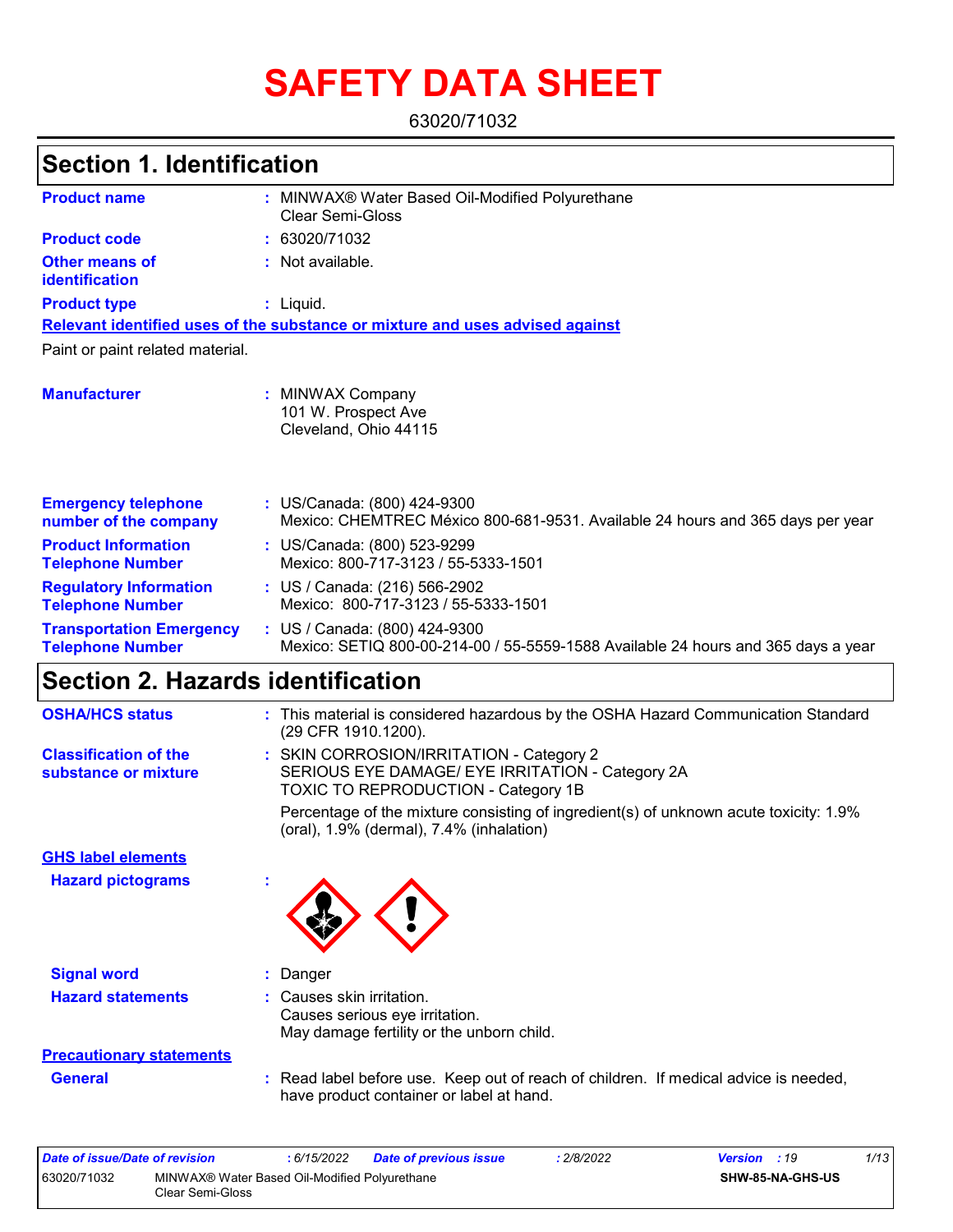### **Section 2. Hazards identification**

| <b>Prevention</b>                          | : Obtain special instructions before use. Do not handle until all safety precautions have<br>been read and understood. Wear protective gloves, protective clothing and eye or face<br>protection. Wash thoroughly after handling.                                                                                                                                                                                                 |
|--------------------------------------------|-----------------------------------------------------------------------------------------------------------------------------------------------------------------------------------------------------------------------------------------------------------------------------------------------------------------------------------------------------------------------------------------------------------------------------------|
| <b>Response</b>                            | : IF exposed or concerned: Get medical advice or attention. Take off contaminated<br>clothing and wash it before reuse. IF ON SKIN: Wash with plenty of water. If skin<br>irritation occurs: Get medical advice or attention. IF IN EYES: Rinse cautiously with<br>water for several minutes. Remove contact lenses, if present and easy to do. Continue<br>rinsing. If eye irritation persists: Get medical advice or attention. |
| <b>Storage</b>                             | : Store locked up.                                                                                                                                                                                                                                                                                                                                                                                                                |
| <b>Disposal</b>                            | : Dispose of contents and container in accordance with all local, regional, national and<br>international regulations.                                                                                                                                                                                                                                                                                                            |
| <b>Supplemental label</b><br>elements      | WARNING: This product contains chemicals known to the State of California to cause<br>cancer and birth defects or other reproductive harm.                                                                                                                                                                                                                                                                                        |
|                                            | Please refer to the SDS for additional information. Keep out of reach of children. Do not<br>transfer contents to other containers for storage.                                                                                                                                                                                                                                                                                   |
| <b>Hazards not otherwise</b><br>classified | : None known.                                                                                                                                                                                                                                                                                                                                                                                                                     |

### **Section 3. Composition/information on ingredients**

| Substance/mixture     | : Mixture        |
|-----------------------|------------------|
| <b>Other means of</b> | : Not available. |
| <i>identification</i> |                  |

#### **CAS number/other identifiers**

| <b>Ingredient name</b>        | % by weight | <b>CAS number</b> |
|-------------------------------|-------------|-------------------|
| l 1-Methvl-2-Pvrrolidone      | 510         | 872-50-4          |
| 2-Methoxymethylethoxypropanol | ≤3          | 34590-94-8        |
| l Dimethylethanol Amine       | -<3         | 108-01-0          |

Any concentration shown as a range is to protect confidentiality or is due to batch variation.

**There are no additional ingredients present which, within the current knowledge of the supplier and in the concentrations applicable, are classified and hence require reporting in this section.**

**Occupational exposure limits, if available, are listed in Section 8.**

### **Section 4. First aid measures**

#### **Description of necessary first aid measures**

| <b>Eye contact</b>  | : Immediately flush eyes with plenty of water, occasionally lifting the upper and lower<br>eyelids. Check for and remove any contact lenses. Continue to rinse for at least 10<br>minutes. Get medical attention.                                                                                                                                                                                                                                                                                                                                                                                                                                                                                                   |
|---------------------|---------------------------------------------------------------------------------------------------------------------------------------------------------------------------------------------------------------------------------------------------------------------------------------------------------------------------------------------------------------------------------------------------------------------------------------------------------------------------------------------------------------------------------------------------------------------------------------------------------------------------------------------------------------------------------------------------------------------|
| <b>Inhalation</b>   | : Remove victim to fresh air and keep at rest in a position comfortable for breathing. If<br>not breathing, if breathing is irregular or if respiratory arrest occurs, provide artificial<br>respiration or oxygen by trained personnel. It may be dangerous to the person providing<br>aid to give mouth-to-mouth resuscitation. Get medical attention. If unconscious, place<br>in recovery position and get medical attention immediately. Maintain an open airway.<br>Loosen tight clothing such as a collar, tie, belt or waistband. In case of inhalation of<br>decomposition products in a fire, symptoms may be delayed. The exposed person may<br>need to be kept under medical surveillance for 48 hours. |
| <b>Skin contact</b> | : Flush contaminated skin with plenty of water. Remove contaminated clothing and<br>shoes. Wash contaminated clothing thoroughly with water before removing it, or wear<br>gloves. Continue to rinse for at least 10 minutes. Get medical attention. Wash clothing<br>before reuse. Clean shoes thoroughly before reuse.                                                                                                                                                                                                                                                                                                                                                                                            |

| Date of issue/Date of revision |                                                                   | : 6/15/2022 | <b>Date of previous issue</b> | 2/8/2022 | <b>Version</b> : 19 |                         | 2/13 |
|--------------------------------|-------------------------------------------------------------------|-------------|-------------------------------|----------|---------------------|-------------------------|------|
| 63020/71032                    | MINWAX® Water Based Oil-Modified Polyurethane<br>Clear Semi-Gloss |             |                               |          |                     | <b>SHW-85-NA-GHS-US</b> |      |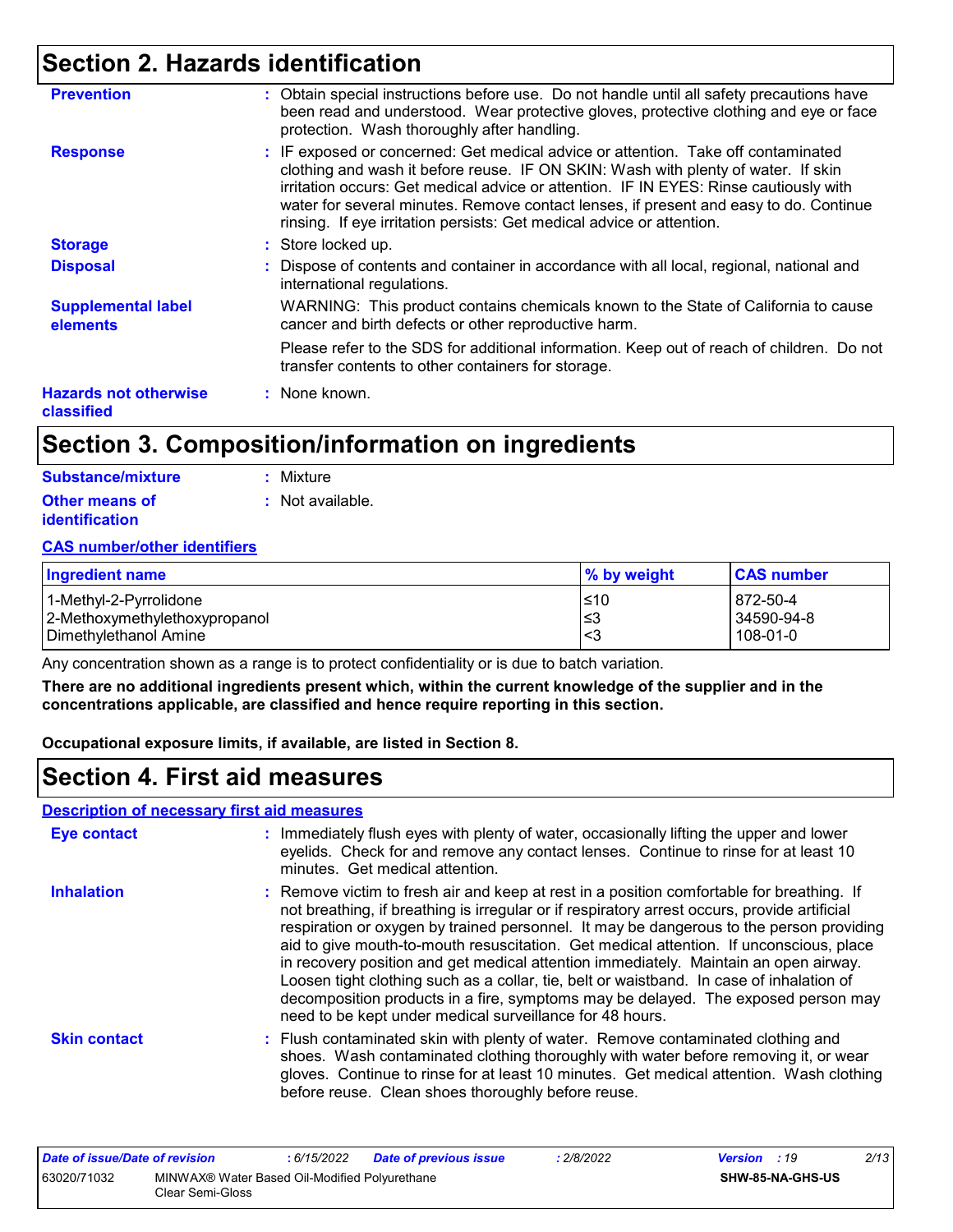### **Section 4. First aid measures**

| <b>Ingestion</b>                                   | : Wash out mouth with water. Remove dentures if any. If material has been swallowed<br>and the exposed person is conscious, give small quantities of water to drink. Stop if the<br>exposed person feels sick as vomiting may be dangerous. Do not induce vomiting                                                                                                                                          |
|----------------------------------------------------|-------------------------------------------------------------------------------------------------------------------------------------------------------------------------------------------------------------------------------------------------------------------------------------------------------------------------------------------------------------------------------------------------------------|
|                                                    | unless directed to do so by medical personnel. If vomiting occurs, the head should be<br>kept low so that vomit does not enter the lungs. Get medical attention. Never give<br>anything by mouth to an unconscious person. If unconscious, place in recovery position<br>and get medical attention immediately. Maintain an open airway. Loosen tight clothing<br>such as a collar, tie, belt or waistband. |
| Most important symptoms/effects, acute and delayed |                                                                                                                                                                                                                                                                                                                                                                                                             |
| <b>Potential acute health effects</b>              |                                                                                                                                                                                                                                                                                                                                                                                                             |
| <b>Eye contact</b>                                 | : Causes serious eye irritation.                                                                                                                                                                                                                                                                                                                                                                            |
| <b>Inhalation</b>                                  | : No known significant effects or critical hazards.                                                                                                                                                                                                                                                                                                                                                         |
| <b>Skin contact</b>                                | : Causes skin irritation.                                                                                                                                                                                                                                                                                                                                                                                   |
| <b>Ingestion</b>                                   | : No known significant effects or critical hazards.                                                                                                                                                                                                                                                                                                                                                         |
| <b>Over-exposure signs/symptoms</b>                |                                                                                                                                                                                                                                                                                                                                                                                                             |
| <b>Eye contact</b>                                 | : Adverse symptoms may include the following:<br>pain or irritation<br>watering<br>redness                                                                                                                                                                                                                                                                                                                  |
| <b>Inhalation</b>                                  | : Adverse symptoms may include the following:<br>reduced fetal weight<br>increase in fetal deaths<br>skeletal malformations                                                                                                                                                                                                                                                                                 |
| <b>Skin contact</b>                                | : Adverse symptoms may include the following:<br>irritation<br>redness<br>reduced fetal weight<br>increase in fetal deaths<br>skeletal malformations                                                                                                                                                                                                                                                        |
| <b>Ingestion</b>                                   | : Adverse symptoms may include the following:<br>reduced fetal weight<br>increase in fetal deaths<br>skeletal malformations                                                                                                                                                                                                                                                                                 |
|                                                    | <b>Indication of immediate medical attention and special treatment needed, if necessary</b>                                                                                                                                                                                                                                                                                                                 |
| <b>Notes to physician</b>                          | : In case of inhalation of decomposition products in a fire, symptoms may be delayed.<br>The exposed person may need to be kept under medical surveillance for 48 hours.                                                                                                                                                                                                                                    |
| <b>Specific treatments</b>                         | : No specific treatment.                                                                                                                                                                                                                                                                                                                                                                                    |
| <b>Protection of first-aiders</b>                  | : No action shall be taken involving any personal risk or without suitable training. If it is<br>suspected that fumes are still present, the rescuer should wear an appropriate mask or<br>self-contained breathing apparatus. It may be dangerous to the person providing aid to                                                                                                                           |

before removing it, or wear gloves.

**See toxicological information (Section 11)**

give mouth-to-mouth resuscitation. Wash contaminated clothing thoroughly with water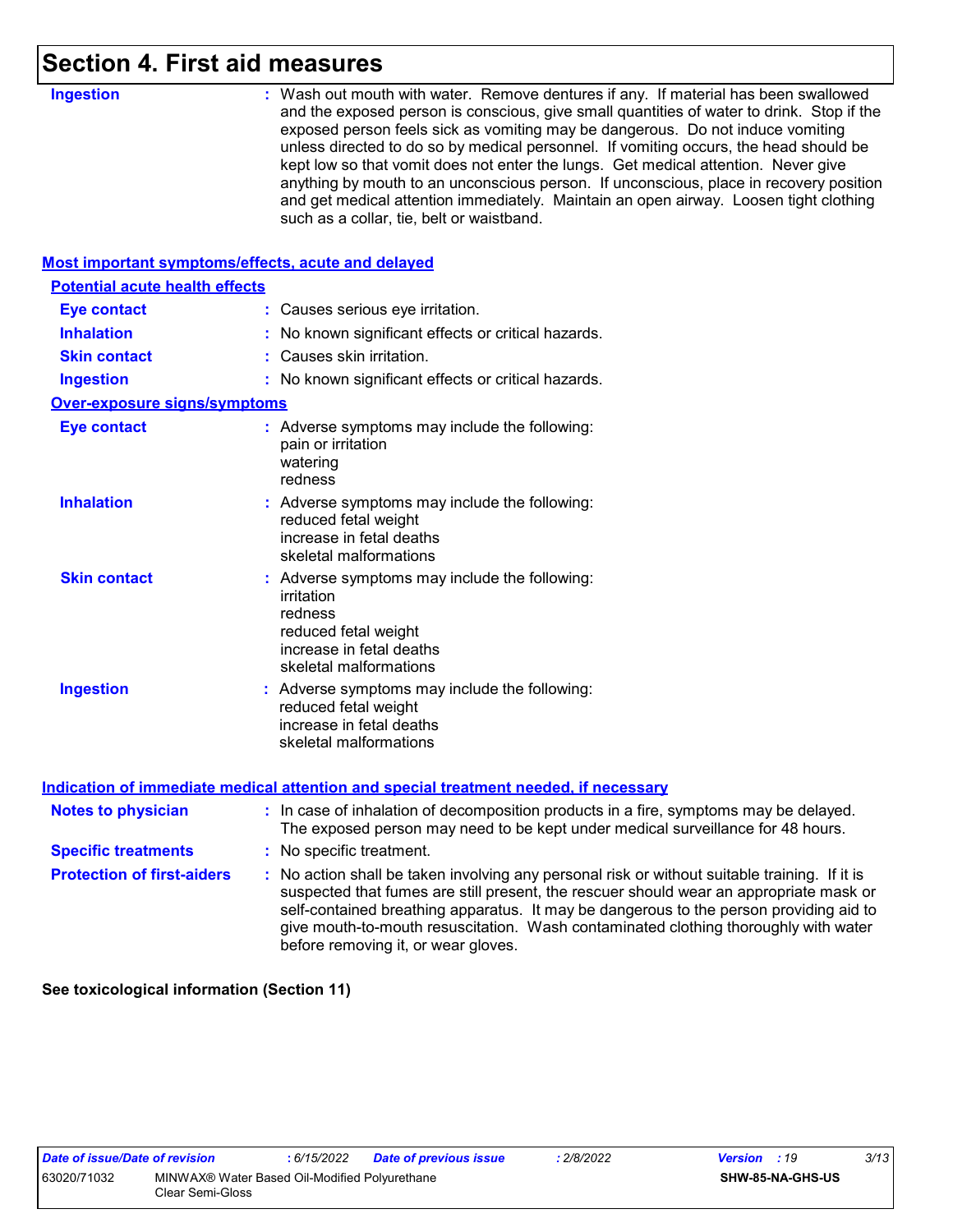# **Section 5. Fire-fighting measures**

| <b>Extinguishing media</b>                               |                                                                                                                                                                                                     |
|----------------------------------------------------------|-----------------------------------------------------------------------------------------------------------------------------------------------------------------------------------------------------|
| <b>Suitable extinguishing</b><br>media                   | : Use an extinguishing agent suitable for the surrounding fire.                                                                                                                                     |
| <b>Unsuitable extinguishing</b><br>media                 | : None known.                                                                                                                                                                                       |
| <b>Specific hazards arising</b><br>from the chemical     | : In a fire or if heated, a pressure increase will occur and the container may burst.                                                                                                               |
| <b>Hazardous thermal</b><br>decomposition products       | : Decomposition products may include the following materials:<br>carbon dioxide<br>carbon monoxide<br>nitrogen oxides                                                                               |
| <b>Special protective actions</b><br>for fire-fighters   | : Promptly isolate the scene by removing all persons from the vicinity of the incident if<br>there is a fire. No action shall be taken involving any personal risk or without suitable<br>training. |
| <b>Special protective</b><br>equipment for fire-fighters | Fire-fighters should wear appropriate protective equipment and self-contained breathing<br>apparatus (SCBA) with a full face-piece operated in positive pressure mode.                              |

# **Section 6. Accidental release measures**

|                                                       | <b>Personal precautions, protective equipment and emergency procedures</b>                                                                                                                                                                                                                                                                                                                                                                                                                                                                                                                                                                                                                                   |
|-------------------------------------------------------|--------------------------------------------------------------------------------------------------------------------------------------------------------------------------------------------------------------------------------------------------------------------------------------------------------------------------------------------------------------------------------------------------------------------------------------------------------------------------------------------------------------------------------------------------------------------------------------------------------------------------------------------------------------------------------------------------------------|
| For non-emergency<br>personnel                        | : No action shall be taken involving any personal risk or without suitable training.<br>Evacuate surrounding areas. Keep unnecessary and unprotected personnel from<br>entering. Do not touch or walk through spilled material. Avoid breathing vapor or mist.<br>Provide adequate ventilation. Wear appropriate respirator when ventilation is<br>inadequate. Put on appropriate personal protective equipment.                                                                                                                                                                                                                                                                                             |
| For emergency responders                              | : If specialized clothing is required to deal with the spillage, take note of any information in<br>Section 8 on suitable and unsuitable materials. See also the information in "For non-<br>emergency personnel".                                                                                                                                                                                                                                                                                                                                                                                                                                                                                           |
| <b>Environmental precautions</b>                      | : Avoid dispersal of spilled material and runoff and contact with soil, waterways, drains<br>and sewers. Inform the relevant authorities if the product has caused environmental<br>pollution (sewers, waterways, soil or air).                                                                                                                                                                                                                                                                                                                                                                                                                                                                              |
| Methods and materials for containment and cleaning up |                                                                                                                                                                                                                                                                                                                                                                                                                                                                                                                                                                                                                                                                                                              |
| <b>Small spill</b>                                    | : Stop leak if without risk. Move containers from spill area. Dilute with water and mop up<br>if water-soluble. Alternatively, or if water-insoluble, absorb with an inert dry material and<br>place in an appropriate waste disposal container. Dispose of via a licensed waste<br>disposal contractor.                                                                                                                                                                                                                                                                                                                                                                                                     |
| <b>Large spill</b>                                    | : Stop leak if without risk. Move containers from spill area. Approach release from<br>upwind. Prevent entry into sewers, water courses, basements or confined areas. Wash<br>spillages into an effluent treatment plant or proceed as follows. Contain and collect<br>spillage with non-combustible, absorbent material e.g. sand, earth, vermiculite or<br>diatomaceous earth and place in container for disposal according to local regulations<br>(see Section 13). Dispose of via a licensed waste disposal contractor. Contaminated<br>absorbent material may pose the same hazard as the spilled product. Note: see<br>Section 1 for emergency contact information and Section 13 for waste disposal. |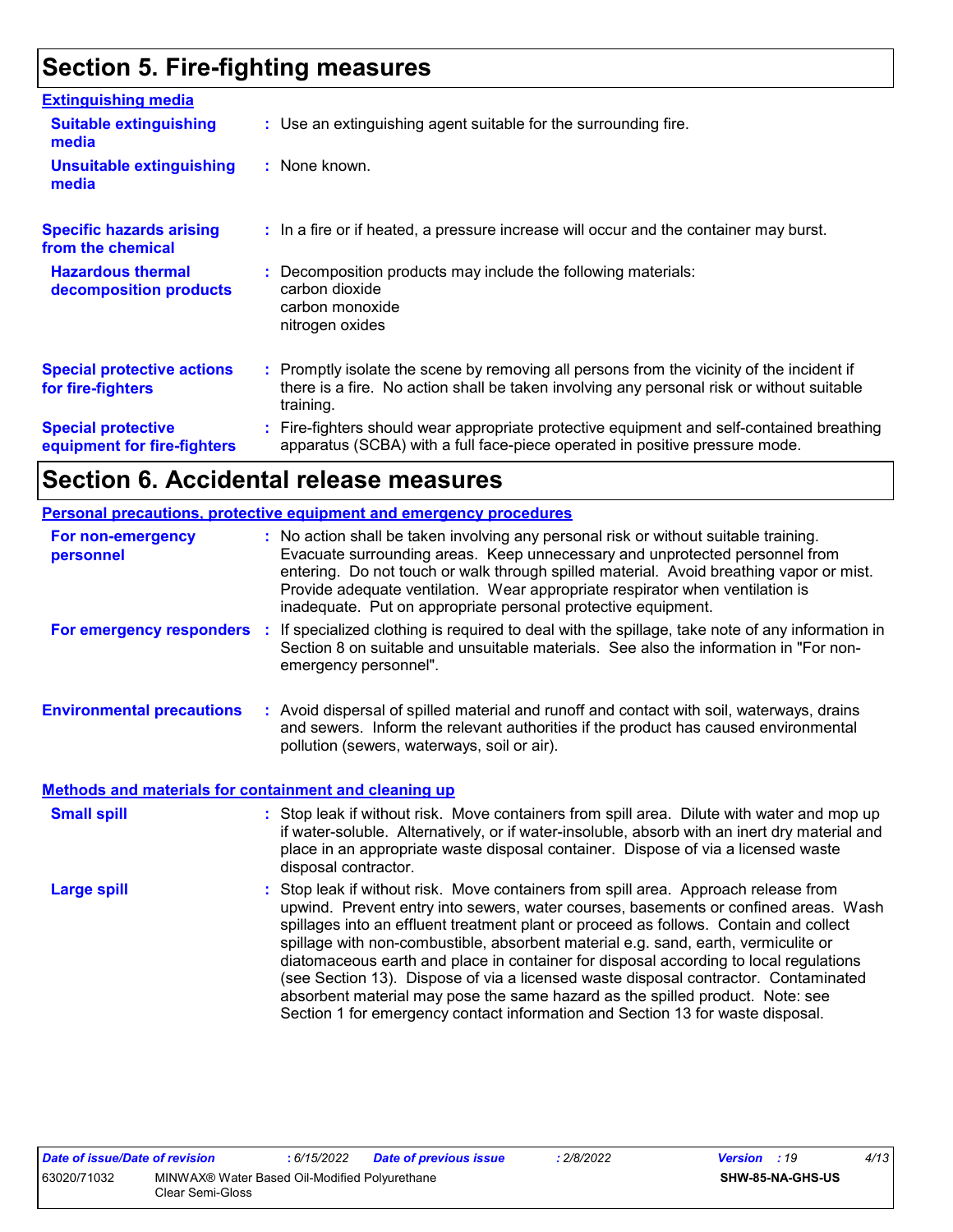### **Section 7. Handling and storage**

| <b>Precautions for safe handling</b>                                             |                                                                                                                                                                                                                                                                                                                                                                                                                                                                                                                                                                                                                                                                                                                 |
|----------------------------------------------------------------------------------|-----------------------------------------------------------------------------------------------------------------------------------------------------------------------------------------------------------------------------------------------------------------------------------------------------------------------------------------------------------------------------------------------------------------------------------------------------------------------------------------------------------------------------------------------------------------------------------------------------------------------------------------------------------------------------------------------------------------|
| <b>Protective measures</b>                                                       | : Put on appropriate personal protective equipment (see Section 8). Avoid exposure -<br>obtain special instructions before use. Avoid exposure during pregnancy. Do not<br>handle until all safety precautions have been read and understood. Do not get in eyes<br>or on skin or clothing. Do not ingest. Avoid breathing vapor or mist. If during normal<br>use the material presents a respiratory hazard, use only with adequate ventilation or<br>wear appropriate respirator. Keep in the original container or an approved alternative<br>made from a compatible material, kept tightly closed when not in use. Empty containers<br>retain product residue and can be hazardous. Do not reuse container. |
| <b>Advice on general</b><br>occupational hygiene                                 | : Eating, drinking and smoking should be prohibited in areas where this material is<br>handled, stored and processed. Workers should wash hands and face before eating,<br>drinking and smoking. Remove contaminated clothing and protective equipment before<br>entering eating areas. See also Section 8 for additional information on hygiene<br>measures.                                                                                                                                                                                                                                                                                                                                                   |
| <b>Conditions for safe storage,</b><br>including any<br><i>incompatibilities</i> | Store in accordance with local regulations. Store in original container protected from<br>direct sunlight in a dry, cool and well-ventilated area, away from incompatible materials<br>(see Section 10) and food and drink. Store locked up. Keep container tightly closed<br>and sealed until ready for use. Containers that have been opened must be carefully<br>resealed and kept upright to prevent leakage. Do not store in unlabeled containers.<br>Use appropriate containment to avoid environmental contamination. See Section 10 for<br>incompatible materials before handling or use.                                                                                                               |

### **Section 8. Exposure controls/personal protection**

#### **Control parameters**

**Occupational exposure limits (OSHA United States)**

| <b>Ingredient name</b>        | CAS#       | <b>Exposure limits</b>                                                                                                                                                                                                                                                                                                                                                                                                                                                                                                                        |
|-------------------------------|------------|-----------------------------------------------------------------------------------------------------------------------------------------------------------------------------------------------------------------------------------------------------------------------------------------------------------------------------------------------------------------------------------------------------------------------------------------------------------------------------------------------------------------------------------------------|
| 1-Methyl-2-Pyrrolidone        | 872-50-4   | OARS WEEL (United States, 1/2021).<br>Absorbed through skin.<br>TWA: 15 ppm 8 hours.<br>STEL: 120 mg/m <sup>3</sup> 15 minutes.<br>STEL: 30 ppm 15 minutes.<br>TWA: 60 mg/m <sup>3</sup> 8 hours.                                                                                                                                                                                                                                                                                                                                             |
| 2-Methoxymethylethoxypropanol | 34590-94-8 | ACGIH TLV (United States, 1/2021).<br>Absorbed through skin.<br>TWA: 100 ppm 8 hours.<br>TWA: 606 mg/m <sup>3</sup> 8 hours.<br>STEL: 150 ppm 15 minutes.<br>STEL: 909 mg/m <sup>3</sup> 15 minutes.<br>NIOSH REL (United States, 10/2020).<br>Absorbed through skin.<br>TWA: 100 ppm 10 hours.<br>TWA: 600 mg/m <sup>3</sup> 10 hours.<br>STEL: 150 ppm 15 minutes.<br>STEL: 900 mg/m <sup>3</sup> 15 minutes.<br>OSHA PEL (United States, 5/2018).<br>Absorbed through skin.<br>TWA: 100 ppm 8 hours.<br>TWA: $600 \text{ mg/m}^3$ 8 hours. |
| Dimethylethanol Amine         | 108-01-0   | None.                                                                                                                                                                                                                                                                                                                                                                                                                                                                                                                                         |

**Occupational exposure limits (Canada)**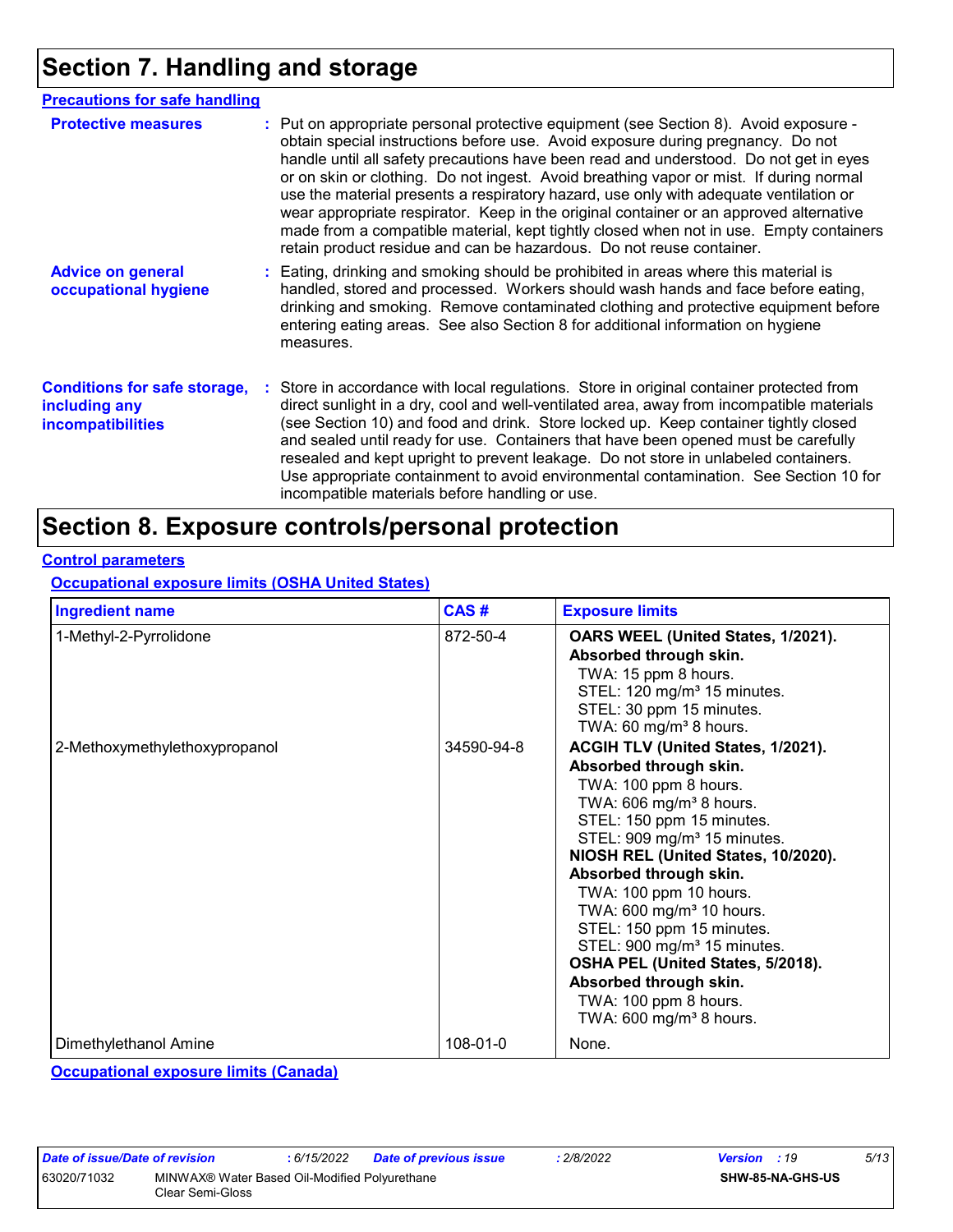# **Section 8. Exposure controls/personal protection**

| <b>Ingredient name</b>              | CAS#       | <b>Exposure limits</b>                                                                                                                                                                                                                                                                                                                                                                                                                                                                                                                                                                                                                                                                                                               |
|-------------------------------------|------------|--------------------------------------------------------------------------------------------------------------------------------------------------------------------------------------------------------------------------------------------------------------------------------------------------------------------------------------------------------------------------------------------------------------------------------------------------------------------------------------------------------------------------------------------------------------------------------------------------------------------------------------------------------------------------------------------------------------------------------------|
| N-Methyl pyrrolidone                | 872-50-4   | CA Ontario Provincial (Canada, 6/2019).                                                                                                                                                                                                                                                                                                                                                                                                                                                                                                                                                                                                                                                                                              |
| Dipropylene glycol monomethyl ether | 34590-94-8 | TWA: $400 \text{ mg/m}^3$ 8 hours.<br>CA Alberta Provincial (Canada, 6/2018).<br>Absorbed through skin.<br>8 hrs OEL: 100 ppm 8 hours.<br>15 min OEL: 909 mg/m <sup>3</sup> 15 minutes.<br>8 hrs OEL: 606 mg/m <sup>3</sup> 8 hours.<br>15 min OEL: 150 ppm 15 minutes.<br><b>CA British Columbia Provincial (Canada,</b><br>6/2021). Absorbed through skin.<br>TWA: 100 ppm 8 hours.<br>STEL: 150 ppm 15 minutes.<br>CA Quebec Provincial (Canada, 6/2021).<br>Absorbed through skin.<br>TWAEV: 100 ppm 8 hours.<br>TWAEV: 606 mg/m <sup>3</sup> 8 hours.<br>STEV: 150 ppm 15 minutes.<br>STEV: 909 mg/m <sup>3</sup> 15 minutes.<br>CA Ontario Provincial (Canada, 6/2019).<br>Absorbed through skin.<br>STEL: 150 ppm 15 minutes. |
|                                     |            | TWA: 100 ppm 8 hours.<br><b>CA Saskatchewan Provincial (Canada,</b><br>7/2013). Absorbed through skin.<br>STEL: 150 ppm 15 minutes.<br>TWA: 100 ppm 8 hours.                                                                                                                                                                                                                                                                                                                                                                                                                                                                                                                                                                         |
| Dimethylethanolamine                | 108-01-0   | CA Ontario Provincial (Canada, 6/2019).<br>STEL: 22 mg/m <sup>3</sup> 15 minutes.<br>TWA: 11 mg/m <sup>3</sup> 8 hours.<br>STEL: 6 ppm 15 minutes.<br>TWA: 3 ppm 8 hours.                                                                                                                                                                                                                                                                                                                                                                                                                                                                                                                                                            |

#### **Occupational exposure limits (Mexico)**

|                               | <b>CAS#</b> | <b>Exposure limits</b>                                                                                              |
|-------------------------------|-------------|---------------------------------------------------------------------------------------------------------------------|
| 2-Methoxymethylethoxypropanol | 34590-94-8  | NOM-010-STPS-2014 (Mexico, 4/2016).<br>Absorbed through skin.<br>TWA: 100 ppm 8 hours.<br>STEL: 150 ppm 15 minutes. |

| <b>Appropriate engineering</b><br><b>controls</b> | : If user operations generate dust, fumes, gas, vapor or mist, use process enclosures,<br>local exhaust ventilation or other engineering controls to keep worker exposure to<br>airborne contaminants below any recommended or statutory limits.                                                                                                                                                  |
|---------------------------------------------------|---------------------------------------------------------------------------------------------------------------------------------------------------------------------------------------------------------------------------------------------------------------------------------------------------------------------------------------------------------------------------------------------------|
| <b>Environmental exposure</b><br>controls         | : Emissions from ventilation or work process equipment should be checked to ensure<br>they comply with the requirements of environmental protection legislation. In some<br>cases, fume scrubbers, filters or engineering modifications to the process equipment<br>will be necessary to reduce emissions to acceptable levels.                                                                   |
| <b>Individual protection measures</b>             |                                                                                                                                                                                                                                                                                                                                                                                                   |
| <b>Hygiene measures</b>                           | : Wash hands, forearms and face thoroughly after handling chemical products, before<br>eating, smoking and using the lavatory and at the end of the working period.<br>Appropriate techniques should be used to remove potentially contaminated clothing.<br>Wash contaminated clothing before reusing. Ensure that eyewash stations and safety<br>showers are close to the workstation location. |

| Date of issue/Date of revision |                                                                   | 6/15/2022 | <b>Date of previous issue</b> | : 2/8/2022 | <b>Version</b> : 19 |                  | 6/13 |
|--------------------------------|-------------------------------------------------------------------|-----------|-------------------------------|------------|---------------------|------------------|------|
| 63020/71032                    | MINWAX® Water Based Oil-Modified Polyurethane<br>Clear Semi-Gloss |           |                               |            |                     | SHW-85-NA-GHS-US |      |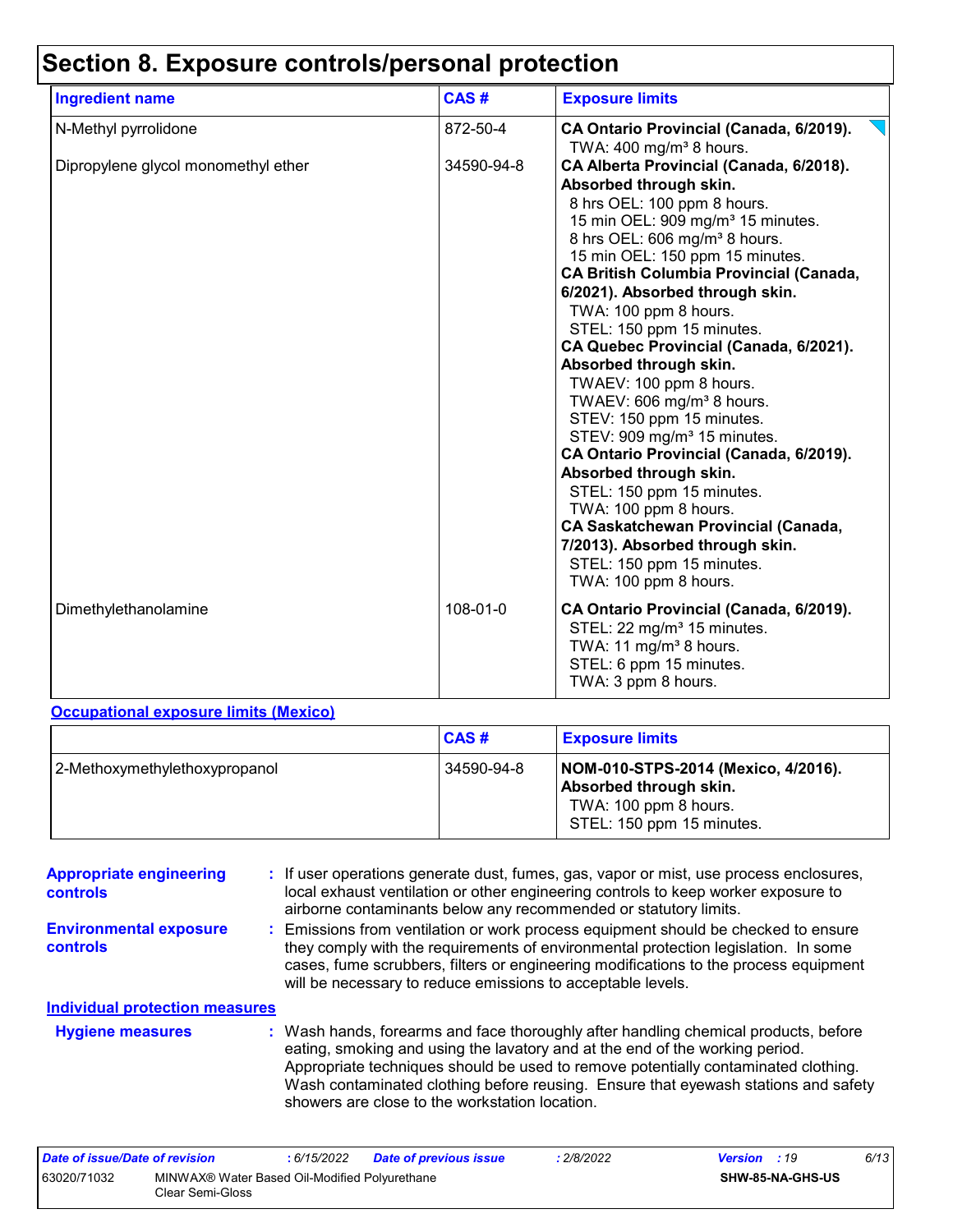# **Section 8. Exposure controls/personal protection**

| : Safety eyewear complying with an approved standard should be used when a risk<br>assessment indicates this is necessary to avoid exposure to liquid splashes, mists,<br>gases or dusts. If contact is possible, the following protection should be worn, unless<br>the assessment indicates a higher degree of protection: chemical splash goggles.                                                                                                                                                                                                                                                                  |
|------------------------------------------------------------------------------------------------------------------------------------------------------------------------------------------------------------------------------------------------------------------------------------------------------------------------------------------------------------------------------------------------------------------------------------------------------------------------------------------------------------------------------------------------------------------------------------------------------------------------|
|                                                                                                                                                                                                                                                                                                                                                                                                                                                                                                                                                                                                                        |
| : Chemical-resistant, impervious gloves complying with an approved standard should be<br>worn at all times when handling chemical products if a risk assessment indicates this is<br>necessary. Considering the parameters specified by the glove manufacturer, check<br>during use that the gloves are still retaining their protective properties. It should be<br>noted that the time to breakthrough for any glove material may be different for different<br>glove manufacturers. In the case of mixtures, consisting of several substances, the<br>protection time of the gloves cannot be accurately estimated. |
| : Personal protective equipment for the body should be selected based on the task being<br>performed and the risks involved and should be approved by a specialist before<br>handling this product.                                                                                                                                                                                                                                                                                                                                                                                                                    |
| : Appropriate footwear and any additional skin protection measures should be selected<br>based on the task being performed and the risks involved and should be approved by a<br>specialist before handling this product.                                                                                                                                                                                                                                                                                                                                                                                              |
| : Based on the hazard and potential for exposure, select a respirator that meets the<br>appropriate standard or certification. Respirators must be used according to a<br>respiratory protection program to ensure proper fitting, training, and other important<br>aspects of use.                                                                                                                                                                                                                                                                                                                                    |
|                                                                                                                                                                                                                                                                                                                                                                                                                                                                                                                                                                                                                        |

### **Section 9. Physical and chemical properties**

The conditions of measurement of all properties are at standard temperature and pressure unless otherwise indicated.

#### **Appearance**

| <b>Physical state</b>                                             | $:$ Liquid.                                                    |
|-------------------------------------------------------------------|----------------------------------------------------------------|
| <b>Color</b>                                                      | : Not available.                                               |
| Odor                                                              | : Not available.                                               |
| <b>Odor threshold</b>                                             | : Not available.                                               |
| pH                                                                | : 8                                                            |
| <b>Melting point/freezing point</b>                               | : Not available.                                               |
| <b>Boiling point, initial boiling</b><br>point, and boiling range | : $100^{\circ}$ C (212 $^{\circ}$ F)                           |
| <b>Flash point</b>                                                | : Closed cup: Not applicable.                                  |
| <b>Evaporation rate</b>                                           | $\therefore$ 0.8 (butyl acetate = 1)                           |
| <b>Flammability</b>                                               | : Not available.                                               |
| Lower and upper explosion<br>limit/flammability limit             | : Lower: 1.1%<br><b>Upper: 14%</b>                             |
| <b>Vapor pressure</b>                                             | : $2.3$ kPa (17.5 mm Hg)                                       |
| <b>Relative vapor density</b>                                     | : 1 [Air = 1]                                                  |
| <b>Relative density</b>                                           | : 1.05                                                         |
| <b>Solubility</b>                                                 | : Not available.                                               |
| <b>Partition coefficient: n-</b><br>octanol/water                 | : Not applicable.                                              |
| <b>Auto-ignition temperature</b>                                  | : Not available.                                               |
| <b>Decomposition temperature</b>                                  | : Not available.                                               |
| <b>Viscosity</b>                                                  | Kinematic (40°C (104°F)): >20.5 mm <sup>2</sup> /s (>20.5 cSt) |
| <b>Molecular weight</b>                                           | Not applicable.                                                |
|                                                                   |                                                                |

| Date of issue/Date of revision |                                                                   | : 6/15/2022 | <b>Date of previous issue</b> | : 2/8/2022 | <b>Version</b> : 19 |                         | 7/13 |  |
|--------------------------------|-------------------------------------------------------------------|-------------|-------------------------------|------------|---------------------|-------------------------|------|--|
| 63020/71032                    | MINWAX® Water Based Oil-Modified Polyurethane<br>Clear Semi-Gloss |             |                               |            |                     | <b>SHW-85-NA-GHS-US</b> |      |  |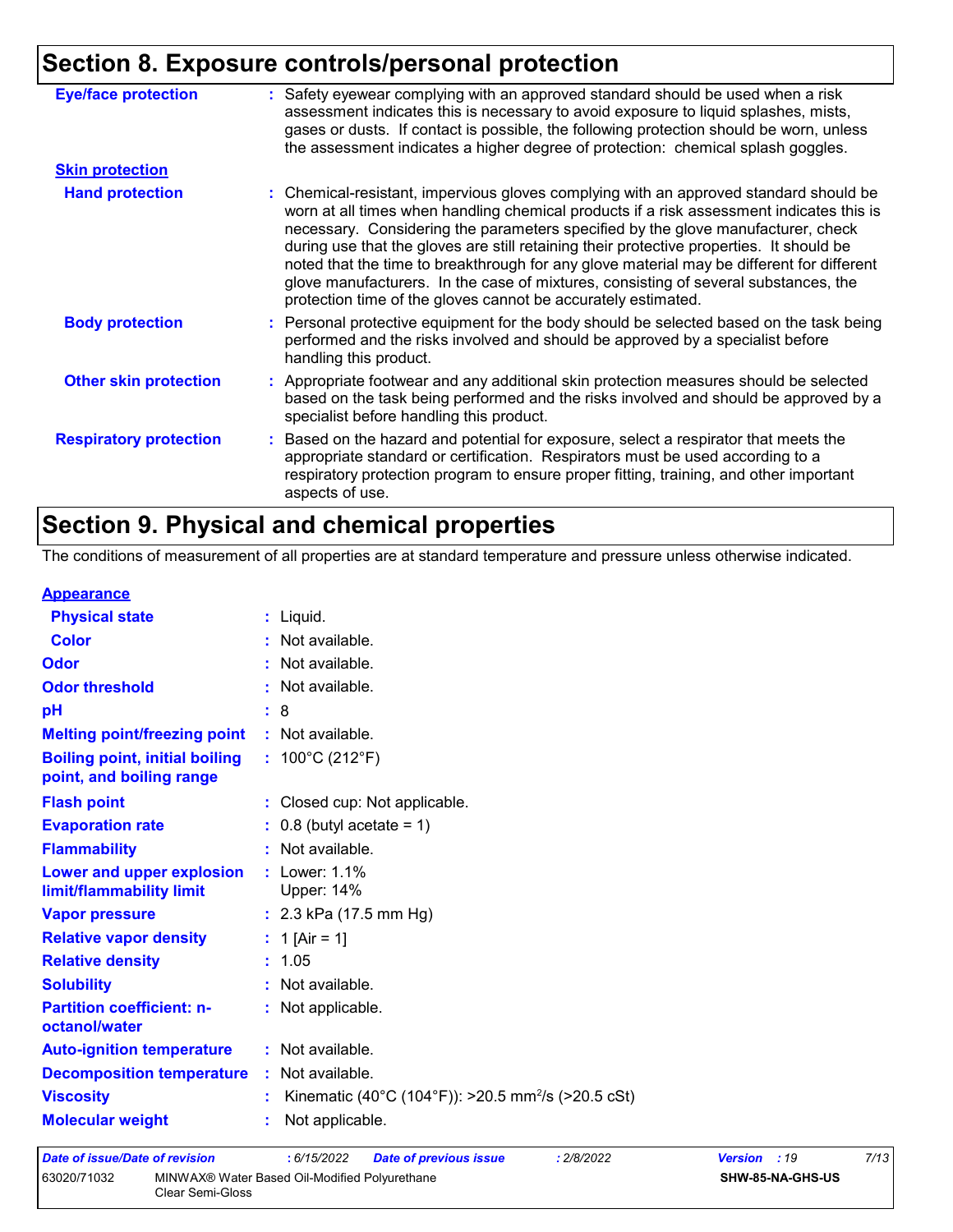### **Section 9. Physical and chemical properties**

#### **Aerosol product**

**Heat of combustion :** 2.983 kJ/g

### **Section 10. Stability and reactivity**

| <b>Reactivity</b>                                   | : No specific test data related to reactivity available for this product or its ingredients.              |
|-----------------------------------------------------|-----------------------------------------------------------------------------------------------------------|
| <b>Chemical stability</b>                           | : The product is stable.                                                                                  |
| <b>Possibility of hazardous</b><br><b>reactions</b> | : Under normal conditions of storage and use, hazardous reactions will not occur.                         |
| <b>Conditions to avoid</b>                          | $:$ No specific data.                                                                                     |
| <b>Incompatible materials</b>                       | : No specific data.                                                                                       |
| <b>Hazardous decomposition</b><br>products          | : Under normal conditions of storage and use, hazardous decomposition products should<br>not be produced. |

### **Section 11. Toxicological information**

#### **Information on toxicological effects**

#### **Acute toxicity**

| <b>Product/ingredient name</b>                  | <b>Result</b>                                                   | <b>Species</b>              | <b>Dose</b>                                  | <b>Exposure</b> |
|-------------------------------------------------|-----------------------------------------------------------------|-----------------------------|----------------------------------------------|-----------------|
| 1-Methyl-2-Pyrrolidone<br>Dimethylethanol Amine | ILD50 Dermal<br>ILD50 Oral<br>LC50 Inhalation Gas.<br>LD50 Oral | Rabbit<br>Rat<br>Rat<br>Rat | 8 g/kg<br>3914 mg/kg<br>1641 ppm<br>$2$ g/kg | 4 hours         |

**Irritation/Corrosion**

| <b>Product/ingredient name</b> | <b>Result</b>            | <b>Species</b> | <b>Score</b> | <b>Exposure</b>     | <b>Observation</b>       |
|--------------------------------|--------------------------|----------------|--------------|---------------------|--------------------------|
| 1-Methyl-2-Pyrrolidone         | Eyes - Moderate irritant | Rabbit         |              | $100$ mg            |                          |
| 2-Methoxymethylethoxypropanol  | Eyes - Mild irritant     | Human          |              | 8 mg                |                          |
|                                | Eyes - Mild irritant     | Rabbit         |              | <b>24 hours 500</b> |                          |
|                                |                          |                |              | mg                  |                          |
|                                | Skin - Mild irritant     | Rabbit         |              | 500 mg              |                          |
| Dimethylethanol Amine          | Eyes - Severe irritant   | Rabbit         |              | 5 uL                |                          |
|                                | Skin - Mild irritant     | Rabbit         |              | 445 mg              | $\overline{\phantom{0}}$ |

#### **Sensitization**

Not available.

#### **Mutagenicity**

Not available.

#### **Carcinogenicity**

Not available.

#### **Reproductive toxicity**

Not available.

#### **Teratogenicity**

Not available.

#### **Specific target organ toxicity (single exposure)**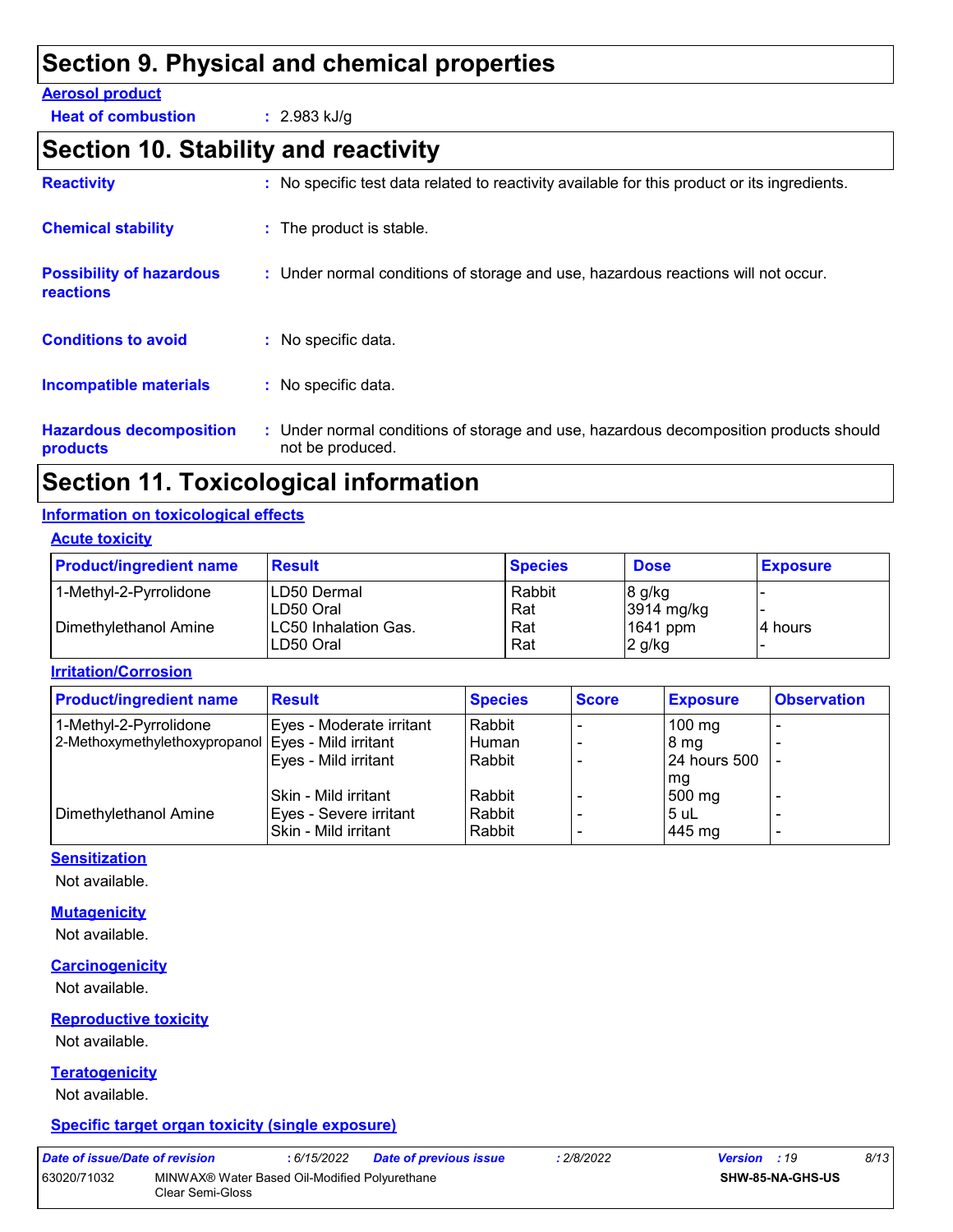# **Section 11. Toxicological information**

| <b>Name</b>            | <b>Category</b> | <b>Route of</b><br>exposure | <b>Target organs</b>                     |
|------------------------|-----------------|-----------------------------|------------------------------------------|
| 1-Methyl-2-Pyrrolidone | Category 3      |                             | Respiratory tract<br><b>l</b> irritation |
| Dimethylethanol Amine  | Category 3      |                             | Respiratory tract<br>irritation          |

#### **Specific target organ toxicity (repeated exposure)**

Not available.

#### **Aspiration hazard**

Not available.

| <b>Information on the likely</b> : Not available.<br>routes of exposure |                                                     |
|-------------------------------------------------------------------------|-----------------------------------------------------|
| <b>Potential acute health effects</b>                                   |                                                     |
| Eye contact                                                             | : Causes serious eye irritation.                    |
| <b>Inhalation</b>                                                       | : No known significant effects or critical hazards. |
| <b>Skin contact</b>                                                     | : Causes skin irritation.                           |
| <b>Ingestion</b>                                                        | : No known significant effects or critical hazards. |

|                     | <b>Symptoms related to the physical, chemical and toxicological characteristics</b>                                                                  |
|---------------------|------------------------------------------------------------------------------------------------------------------------------------------------------|
| <b>Eye contact</b>  | $:$ Adverse symptoms may include the following:<br>pain or irritation<br>watering<br>redness                                                         |
| <b>Inhalation</b>   | $:$ Adverse symptoms may include the following:<br>reduced fetal weight<br>increase in fetal deaths<br>skeletal malformations                        |
| <b>Skin contact</b> | : Adverse symptoms may include the following:<br>irritation<br>redness<br>reduced fetal weight<br>increase in fetal deaths<br>skeletal malformations |
| <b>Ingestion</b>    | : Adverse symptoms may include the following:<br>reduced fetal weight<br>increase in fetal deaths<br>skeletal malformations                          |

#### **Delayed and immediate effects and also chronic effects from short and long term exposure Short term exposure**

| <b>Short term exposure</b>                        |                    |
|---------------------------------------------------|--------------------|
| <b>Potential immediate</b><br>effects             | $:$ Not available. |
| <b>Potential delayed effects</b>                  | : Not available.   |
| Long term exposure                                |                    |
| <b>Potential immediate</b><br>effects             | $:$ Not available. |
| <b>Potential delayed effects : Not available.</b> |                    |
| <b>Potential chronic health effects</b>           |                    |

| Date of issue/Date of revision                                                   |  | : 6/15/2022 | Date of previous issue | : 2/8/2022 | <b>Version</b> : 19 | 9/13 |
|----------------------------------------------------------------------------------|--|-------------|------------------------|------------|---------------------|------|
| 63020/71032<br>MINWAX® Water Based Oil-Modified Polyurethane<br>Clear Semi-Gloss |  |             | SHW-85-NA-GHS-US       |            |                     |      |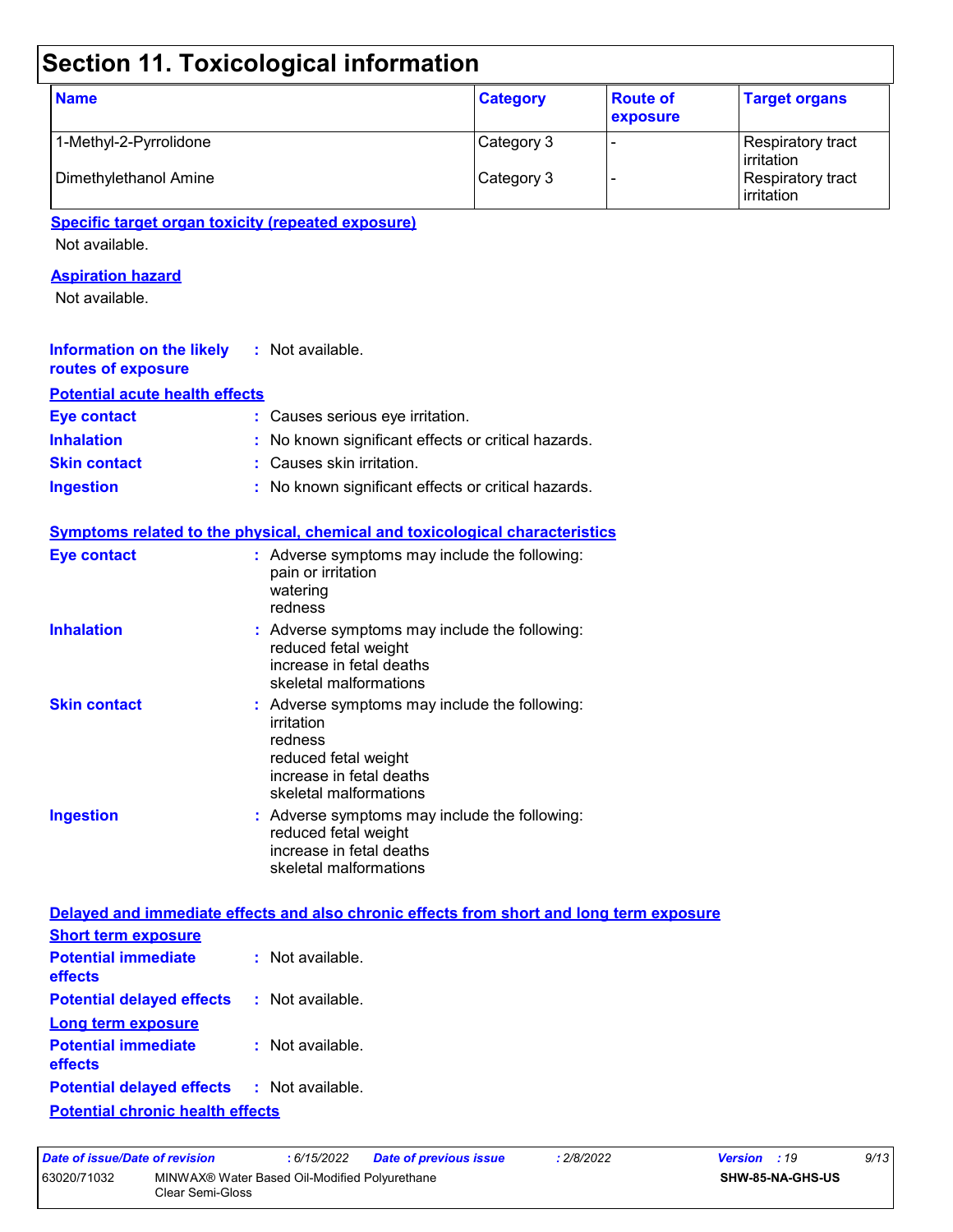### **Section 11. Toxicological information**

| Not available. |  |
|----------------|--|
|----------------|--|

| <b>General</b>               | : No known significant effects or critical hazards. |
|------------------------------|-----------------------------------------------------|
| <b>Carcinogenicity</b>       | : No known significant effects or critical hazards. |
| <b>Mutagenicity</b>          | : No known significant effects or critical hazards. |
| <b>Teratogenicity</b>        | : May damage the unborn child.                      |
| <b>Developmental effects</b> | : No known significant effects or critical hazards. |
| <b>Fertility effects</b>     | : No known significant effects or critical hazards. |

#### **Numerical measures of toxicity Acute toxicity estimates**

| <b>Route</b>       | <b>ATE value</b> |
|--------------------|------------------|
| Oral               | 47706.34 mg/kg   |
| Dermal             | 80762.33 mg/kg   |
| Inhalation (gases) | 120482.71 ppm    |

### **Section 12. Ecological information**

| <b>Toxicity</b>                |                                                                   |                                                         |                        |  |
|--------------------------------|-------------------------------------------------------------------|---------------------------------------------------------|------------------------|--|
| <b>Product/ingredient name</b> | <b>Result</b>                                                     | <b>Species</b>                                          | <b>Exposure</b>        |  |
| 1-Methyl-2-Pyrrolidone         | Acute LC50 1.23 ppm Fresh water<br>Acute LC50 832 ppm Fresh water | Daphnia - Daphnia magna<br>  Fish - Lepomis macrochirus | 48 hours<br>l 96 hours |  |

#### **Persistence and degradability**

Not available.

#### **Bioaccumulative potential**

Not available.

#### **Mobility in soil**

**Soil/water partition coefficient (K**<sub>oc</sub>)

**:** Not available.

**Other adverse effects** : No known significant effects or critical hazards.

### **Section 13. Disposal considerations**

The generation of waste should be avoided or minimized wherever possible. Disposal of this product, solutions and any by-products should at all times comply with the requirements of environmental protection and waste disposal legislation and any regional local authority requirements. Dispose of surplus and non-recyclable products via a licensed waste disposal contractor. Waste should not be disposed of untreated to the sewer unless fully compliant with the requirements of all authorities with jurisdiction. Waste packaging should be recycled. Incineration or landfill should only be considered when recycling is not feasible. This material and its container must be disposed of in a safe way. Care should be taken when handling emptied containers that have not been cleaned or rinsed out. Empty containers or liners may retain some product residues. Avoid dispersal of spilled material and runoff and contact with soil, waterways, drains and sewers. **Disposal methods :**

| Date of issue/Date of revision |                                                                   | : 6/15/2022 | <b>Date of previous issue</b> | : 2/8/2022 | <b>Version</b> : 19 |                         | 10/13 |
|--------------------------------|-------------------------------------------------------------------|-------------|-------------------------------|------------|---------------------|-------------------------|-------|
| 63020/71032                    | MINWAX® Water Based Oil-Modified Polyurethane<br>Clear Semi-Gloss |             |                               |            |                     | <b>SHW-85-NA-GHS-US</b> |       |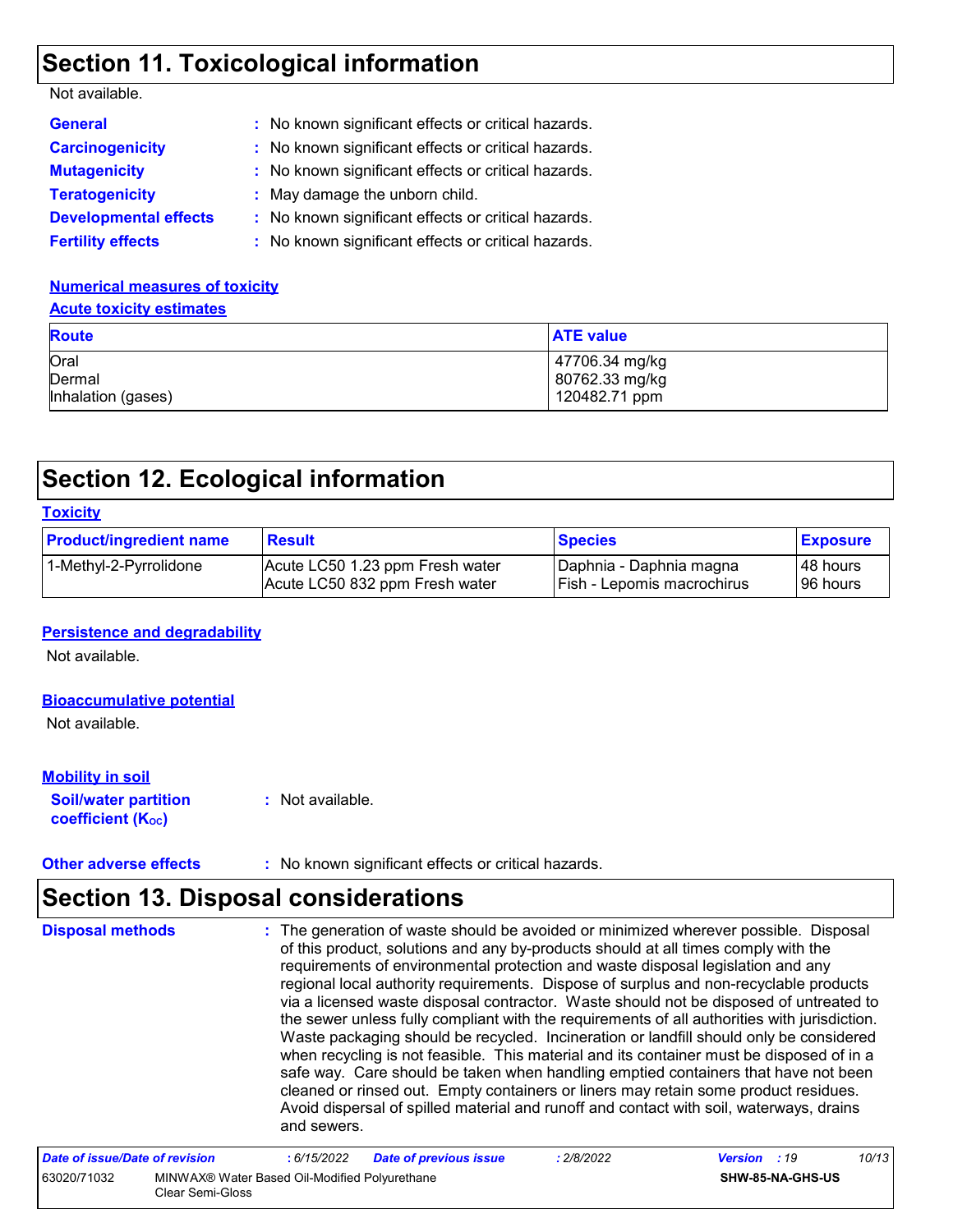### **Section 14. Transport information**

| Not regulated.                                                              | Not regulated. | Not regulated. | Not regulated.                                  |                                                                                                                                                                                                                                                                                                                                                                                                                                                                                                                                                                                                                                                                                     |
|-----------------------------------------------------------------------------|----------------|----------------|-------------------------------------------------|-------------------------------------------------------------------------------------------------------------------------------------------------------------------------------------------------------------------------------------------------------------------------------------------------------------------------------------------------------------------------------------------------------------------------------------------------------------------------------------------------------------------------------------------------------------------------------------------------------------------------------------------------------------------------------------|
|                                                                             |                |                |                                                 | Not regulated.                                                                                                                                                                                                                                                                                                                                                                                                                                                                                                                                                                                                                                                                      |
|                                                                             |                |                |                                                 |                                                                                                                                                                                                                                                                                                                                                                                                                                                                                                                                                                                                                                                                                     |
|                                                                             |                |                |                                                 |                                                                                                                                                                                                                                                                                                                                                                                                                                                                                                                                                                                                                                                                                     |
|                                                                             |                |                |                                                 |                                                                                                                                                                                                                                                                                                                                                                                                                                                                                                                                                                                                                                                                                     |
| No.                                                                         | No.            | No.            | No.                                             | No.                                                                                                                                                                                                                                                                                                                                                                                                                                                                                                                                                                                                                                                                                 |
|                                                                             |                |                |                                                 |                                                                                                                                                                                                                                                                                                                                                                                                                                                                                                                                                                                                                                                                                     |
| <b>Special precautions for user :</b><br><b>Transport in bulk according</b> |                |                |                                                 |                                                                                                                                                                                                                                                                                                                                                                                                                                                                                                                                                                                                                                                                                     |
|                                                                             |                | Not available. | : Not available.<br><b>Proper shipping name</b> | Multi-modal shipping descriptions are provided for informational purposes and do not<br>consider container sizes. The presence of a shipping description for a particular<br>mode of transport (sea, air, etc.), does not indicate that the product is packaged<br>suitably for that mode of transport. All packaging must be reviewed for suitability<br>prior to shipment, and compliance with the applicable regulations is the sole<br>responsibility of the person offering the product for transport. People loading and<br>unloading dangerous goods must be trained on all of the risks deriving from the<br>substances and on all actions in case of emergency situations. |

### **Section 15. Regulatory information**

**TSCA 5(a)2 proposed significant new use rules**: 1-Methyl-2-Pyrrolidone; Nonylphenoxypoly(ethoxy)ethanol; Nonylphenoxypoly(ethoxy)ethanol; 5-Chloro-2-methylisothiazolinone; 2-Methyl-4-isothiazolin-3-one

#### **SARA 313**

SARA 313 (40 CFR 372.45) supplier notification can be found on the Environmental Data Sheet.

#### **California Prop. 65**

WARNING: This product contains chemicals known to the State of California to cause cancer and birth defects or other reproductive harm.

**International regulations**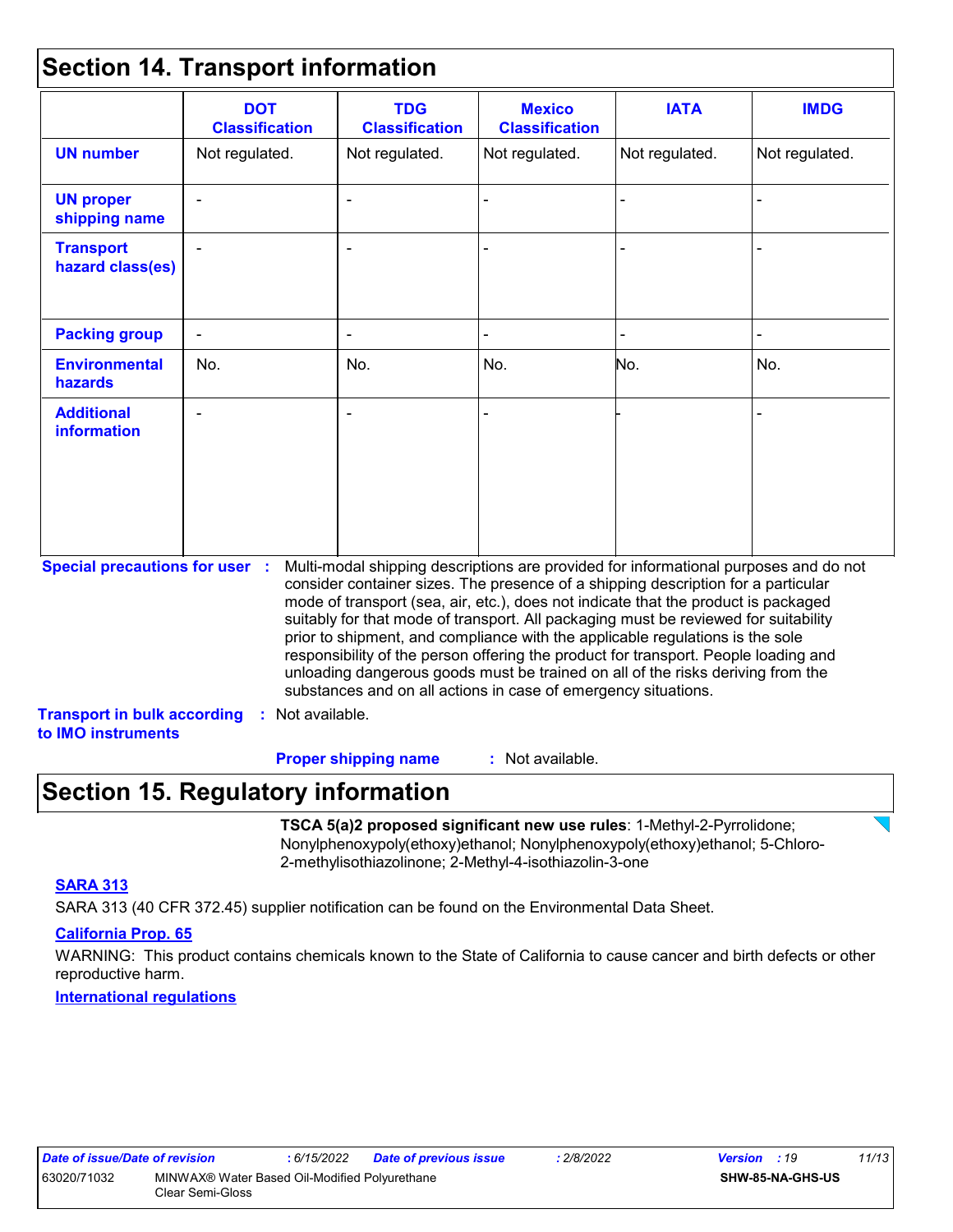### **Section 15. Regulatory information**

| <b>International lists</b> | : Australia inventory (AIIC): Not determined.                |
|----------------------------|--------------------------------------------------------------|
|                            | China inventory (IECSC): Not determined.                     |
|                            | Japan inventory (CSCL): Not determined.                      |
|                            | Japan inventory (ISHL): Not determined.                      |
|                            | Korea inventory (KECI): Not determined.                      |
|                            | New Zealand Inventory of Chemicals (NZIoC): Not determined.  |
|                            | Philippines inventory (PICCS): Not determined.               |
|                            | Taiwan Chemical Substances Inventory (TCSI): Not determined. |
|                            | Thailand inventory: Not determined.                          |
|                            | Turkey inventory: Not determined.                            |
|                            | Vietnam inventory: Not determined.                           |

### **Section 16. Other information**

**Hazardous Material Information System (U.S.A.)**



**The customer is responsible for determining the PPE code for this material. For more information on HMIS® Personal Protective Equipment (PPE) codes, consult the HMIS® Implementation Manual.**

**Caution: HMIS® ratings are based on a 0-4 rating scale, with 0 representing minimal hazards or risks, and 4 representing significant hazards or risks. Although HMIS® ratings and the associated label are not required on SDSs or products leaving a facility under 29 CFR 1910.1200, the preparer may choose to provide them. HMIS® ratings are to be used with a fully implemented HMIS® program. HMIS® is a registered trademark and service mark of the American Coatings Association, Inc.**

**Procedure used to derive the classification**

|                                                                                                                                          | <b>Justification</b>                                                                                                                                                                                                                                                                                                                                                                                                                                                                                                                                                                                                                |  |
|------------------------------------------------------------------------------------------------------------------------------------------|-------------------------------------------------------------------------------------------------------------------------------------------------------------------------------------------------------------------------------------------------------------------------------------------------------------------------------------------------------------------------------------------------------------------------------------------------------------------------------------------------------------------------------------------------------------------------------------------------------------------------------------|--|
| SKIN CORROSION/IRRITATION - Category 2<br>SERIOUS EYE DAMAGE/ EYE IRRITATION - Category 2A<br><b>TOXIC TO REPRODUCTION - Category 1B</b> | Calculation method<br>Calculation method<br>Calculation method                                                                                                                                                                                                                                                                                                                                                                                                                                                                                                                                                                      |  |
| <b>History</b>                                                                                                                           |                                                                                                                                                                                                                                                                                                                                                                                                                                                                                                                                                                                                                                     |  |
| <b>Date of printing</b>                                                                                                                  | : 6/15/2022                                                                                                                                                                                                                                                                                                                                                                                                                                                                                                                                                                                                                         |  |
| Date of issue/Date of<br>revision                                                                                                        | : 6/15/2022                                                                                                                                                                                                                                                                                                                                                                                                                                                                                                                                                                                                                         |  |
| Date of previous issue                                                                                                                   | : 2/8/2022                                                                                                                                                                                                                                                                                                                                                                                                                                                                                                                                                                                                                          |  |
| <b>Version</b>                                                                                                                           | : 19                                                                                                                                                                                                                                                                                                                                                                                                                                                                                                                                                                                                                                |  |
| <b>Key to abbreviations</b>                                                                                                              | $\therefore$ ATE = Acute Toxicity Estimate<br><b>BCF</b> = Bioconcentration Factor<br>GHS = Globally Harmonized System of Classification and Labelling of Chemicals<br>IATA = International Air Transport Association<br><b>IBC</b> = Intermediate Bulk Container<br><b>IMDG = International Maritime Dangerous Goods</b><br>LogPow = logarithm of the octanol/water partition coefficient<br>MARPOL = International Convention for the Prevention of Pollution From Ships, 1973<br>as modified by the Protocol of 1978. ("Marpol" = marine pollution)<br>$N/A = Not available$<br>SGG = Segregation Group<br>$UN = United Nations$ |  |

**Indicates information that has changed from previously issued version.**

#### **Notice to reader**

| Date of issue/Date of revision |                                                                   | : 6/15/2022 | <b>Date of previous issue</b> | : 2/8/2022 | <b>Version</b> : 19     |  | 12/13 |
|--------------------------------|-------------------------------------------------------------------|-------------|-------------------------------|------------|-------------------------|--|-------|
| 63020/71032                    | MINWAX® Water Based Oil-Modified Polyurethane<br>Clear Semi-Gloss |             |                               |            | <b>SHW-85-NA-GHS-US</b> |  |       |